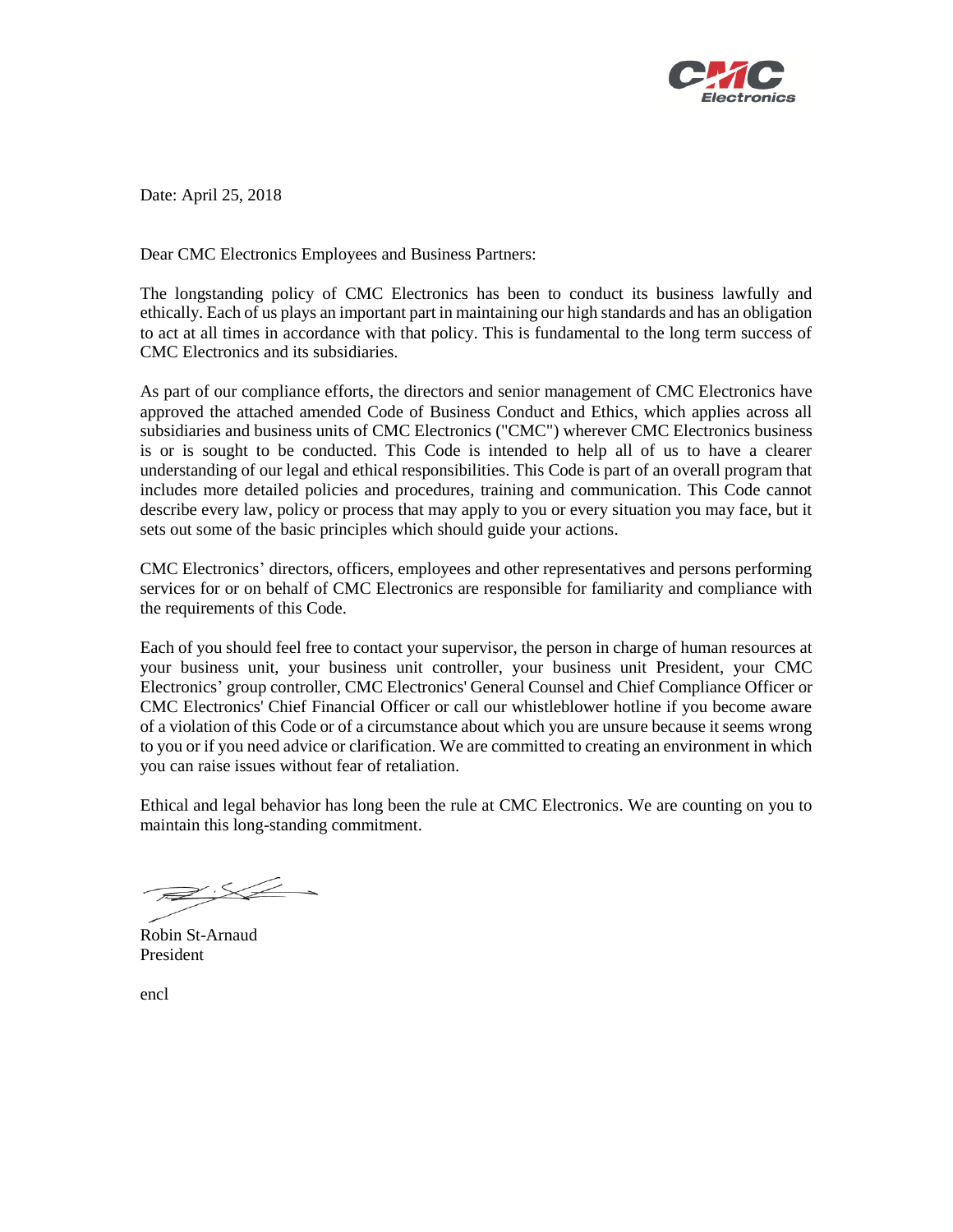

# **CMC Electronics Inc. Code of Business Conduct and Ethics**

## *Introduction and Aims*

CMC Electronics values integrity in the conduct of CMC Electronics business by each of its directors, officers, employees, representatives and persons performing services for or on behalf of CMC Electronics. This Code of Business Conduct and Ethics applies across all subsidiaries and business units of CMC Electronics worldwide wherever CMC Electronics business is conducted. Throughout this document, "CMC Electronics" or the "Company" refers to each company and business unit that is included in CMC Electronics.

All directors, officers, employees, representatives and persons performing services for CMC Electronics are responsible for complying with this Code.

CMC Electronics provides this Code to its employees and representatives and others performing services for the Company worldwide for their guidance and to assist them in recognizing and properly resolving the ethical and legal issues they may encounter in conducting the Company's business. This Code is under continual review and may be subject to modification from time to time. The most current version of the Code is available on the CMC Electronics' website (www.cmcelectronics.ca) or, for employees, from the person in charge of human resources at your business unit.

This Code does not include all of the policies and procedures of the Company. Your business may have policies and procedures that are more detailed or require more of you than required by this Code. In all of those instances, you must follow the stricter policy, procedure or law with respect to the matters covered by this Code. This Code acts as a baseline, or a minimum requirement.

Violations of applicable laws or of this Code or other Company policies and procedures may result in disciplinary action, which may include termination of employment and contracts.

If you have any questions concerning this Code or applicable law, please contact your supervisor, the person in charge of human resources at your business unit, your business unit controller, your business unit President, your CMC Electronics group controller, CMC Electronics' General Counsel and Chief Compliance Officer or CMC Electronics' Chief Financial Officer.

If you become aware of any proposed or actual transaction or situation that you believe may be in conflict with this Code, tell your supervisor or the person in charge of human resources at your business unit or your business unit controller immediately. There will be NO· RETALIATION against anyone who complains or provides information in good faith. If you need additional help in resolving a conflict, please call your business unit President or CMC Electronics' group controller first, then, if needed, call CMC Electronics' General Counsel and Chief Compliance Officer, Chief Financial Officer or Chief Executive Officer. If you have concerns or complaints regarding questionable accounting or auditing matters of the Company, you are encouraged to speak with your supervisor, your business unit controller, business unit President, a CMC Electronics' group controller, or CMC Electronics' Chief Financial Officer. Although it is preferable for persons to identify themselves in making such reports and may make follow up more effective, reports may also be made anonymously through the Company's whistleblower hotline.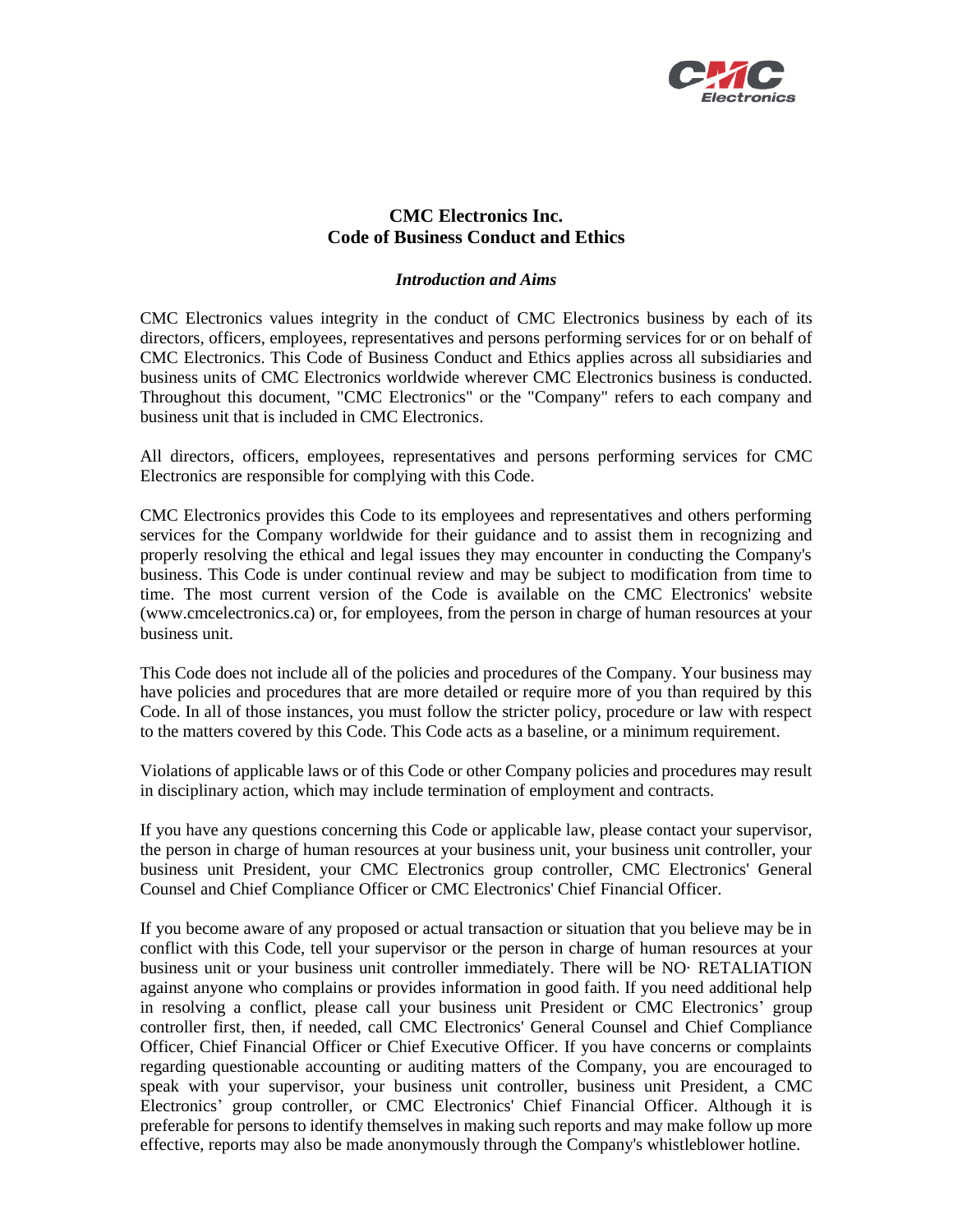

## *Compliance with Laws and Related Policies*

It is the Company's policy to comply with all applicable local, national and international laws, rules and regulations of the countries in which the Company does or seeks to do business. Violations of these laws can be extremely costly to the Company and subject the Company or the employee, officer or director to criminal and/or civil penalties. We should be respectful and tolerant of the values and legally permissible customs of the communities and countries in which CMC Electronics does or seeks to do business. However, illegal activities are strictly prohibited, even if a particular country does not enforce certain laws or if certain illegal activities may be viewed as "customary" in a particular country. You should familiarize yourself with the laws and regulations that apply in the areas of your responsibilities. Certain laws demand the special attention of all employees, officers and directors. Those laws are noted in this Code.

#### *Anti-Corruption Policy and Laws*

Several anti-corruption laws may be applicable to the behavior of directors, officers, employees, representatives and others who perform services for or on behalf of CMC Electronics in any of the various jurisdictions in which CMC Electronics conducts or seeks business, supplies goods or services, or from which it obtains goods and services. Such applicable laws may include the U.S. Foreign Corrupt Practices Act ("FCPA"), the UK Bribery Act 2010, other laws implementing the OECD Convention on Combating Bribery of Foreign Public Officials in International Business Transactions, and the local laws of the countries in which the Company conducts or seeks such business. You also need to be aware of government contracts rules and conflict of interest laws and regulations covering any government procurements irrespective of location, including circumstances, for example, under which current or former government employees may be offered, or can accept, employment with the Company.

CMC Electronics' policies prohibit, directly or indirectly, offering, promising, giving, paying or authorizing to offer, promise, give or pay, anything of value to any public official (including employees of and persons acting in an official capacity on behalf of any public international organization, government, governmental agency or instrumentality, or government-owned or government-controlled company), political party or party official or candidate for public office in any jurisdiction as an inducement or reward to obtain or retain business, a business advantage or favorable regulatory treatment.

The Company's policies also prohibit offering, promising, giving, paying or authorizing to offer, promise, give or pay, directly or indirectly, anything of value to employees or others working on behalf of private customers and suppliers as an inducement or reward for improperly granting business, a business advantage or favorable treatment.

These prohibitions cover any such actions done directly, or indirectly through an intermediary or any other person, including giving money or anything of value to a third party where there is reason to believe that it will be passed on to or for the benefit of a public official, political party or party official, or to or for the benefit of an employee or other person working on behalf of a customer or supplier. They apply regardless of whether the source is from personal or Company funds.

## *Gifts, Travel/Lodging and Hospitality*

In all situations, you must attempt to avoid creating the appearance of impropriety. All questions concerning the advisability or permissibility of any gifts, travel/lodging or hospitality should be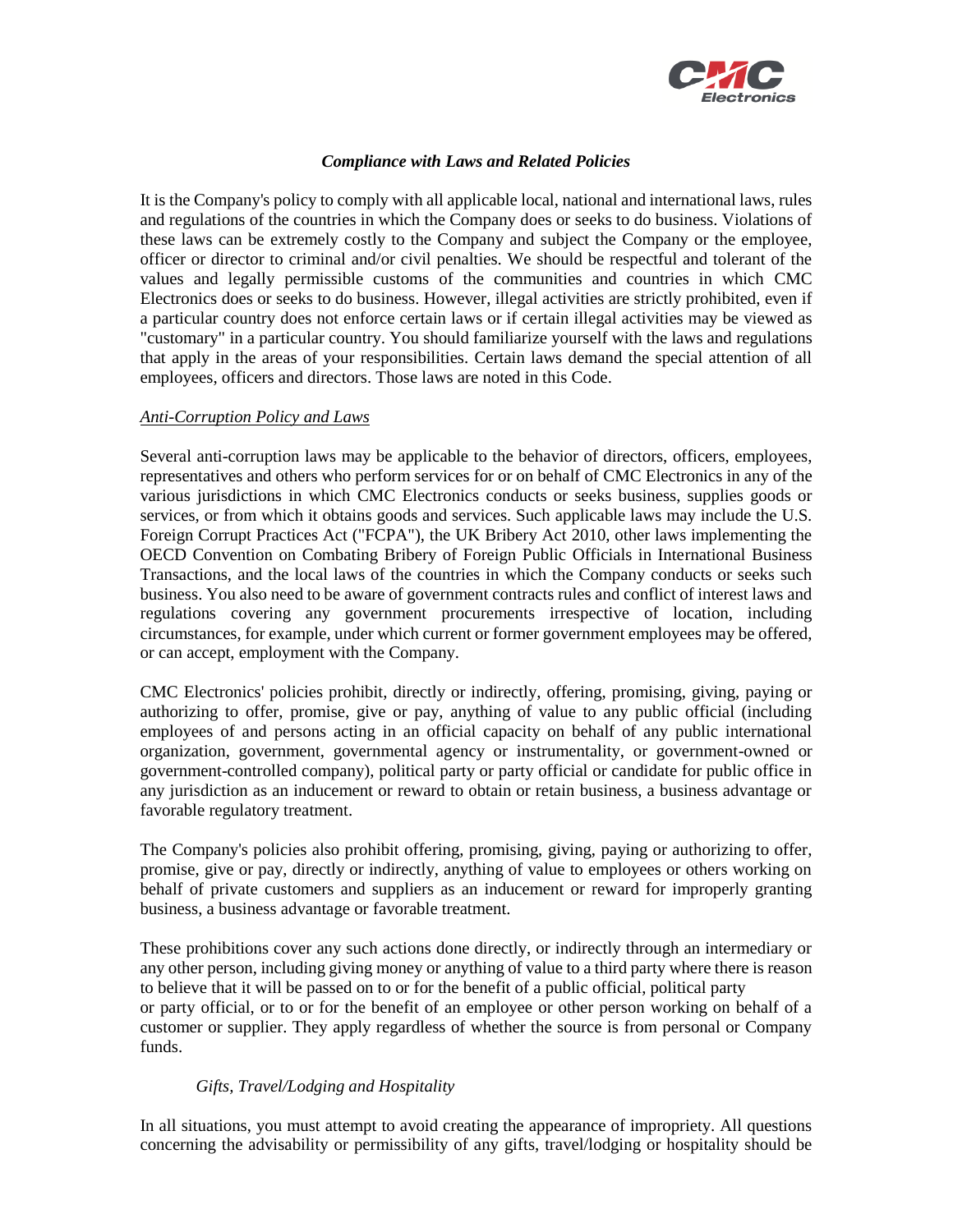

directed to your supervisor, your business unit controller, or your business unit President, and for further direction, a CMC Electronics' group controller or CMC Electronics' General Counsel and Chief Compliance Officer.

## *Non-Public Officials*

Gifts, whether or not paid for or reimbursed by the Company, to employees or others working for or on behalf of private customers or suppliers are generally permissible in connection with certain social or special occasions where consistent with local custom, provided that they:

• Are permissible under local law and the rules of the recipient's organization

• Are not lavish and are reasonable in value in the circumstances (generally small promotional items of nominal value may be acceptable)

• Are not given in connection with a specific decision to grant or extend business or provide a business advantage

• Are given without any expected or implied obligation on the part of the recipient

Reasonable and bona fide expenditures, such as travel and lodging and related meal expenses, for employees or others working for or on behalf of customers or suppliers if they are related to the promotion of the Company or the promotion, demonstration or explanation of products or services or the execution or performance of a contract with a customer or supplier may be permitted if such expenditures are permitted under local law and the rules of the recipient's organization, are not lavish and are reasonable in value in the circumstances. Any such expenditures should generally be paid for by the Company directly (i.e., not reimbursed in cash to the recipient) and no per diem expenses are permitted. Payments for extra activities, such as side trips in the nature of a holiday, for example, and for family members of the employee or person working on behalf of the customer or supplier are generally not permitted. Such expenditures may not be made with any expected or implied obligation on the part of the recipient.

Hospitality such as occasional invitations to sporting events, dinners, or other appropriate entertainment designed solely to promote good relations and goodwill, whether or not reimbursed by the Company, may be permissible provided that they:

- Are permissible under local law and the rules of the recipient's organization
- Are not lavish and are reasonable in value in the circumstances
- Are not given in connection with a specific decision to grant or extend business, provide a business advantage, supply products or certifications or verifications
- Are given without any expected or implied obligation on the part of the recipient.

Please see any particular policies and procedures for approval that may be instituted by CMC Electronics or local business units from time to time. Please consult with your supervisor, your business unit controller or your business unit President, and for further direction, a CMC Electronics' group controller or CMC Electronics' General Counsel and Chief Compliance Officer for guidance in this area.

## *Public Officials*

Public officials include employees of and persons acting in an official capacity on behalf of any public international organization, government, governmental agency or instrumentality, or government owned or controlled company, political party officials and candidates for public office.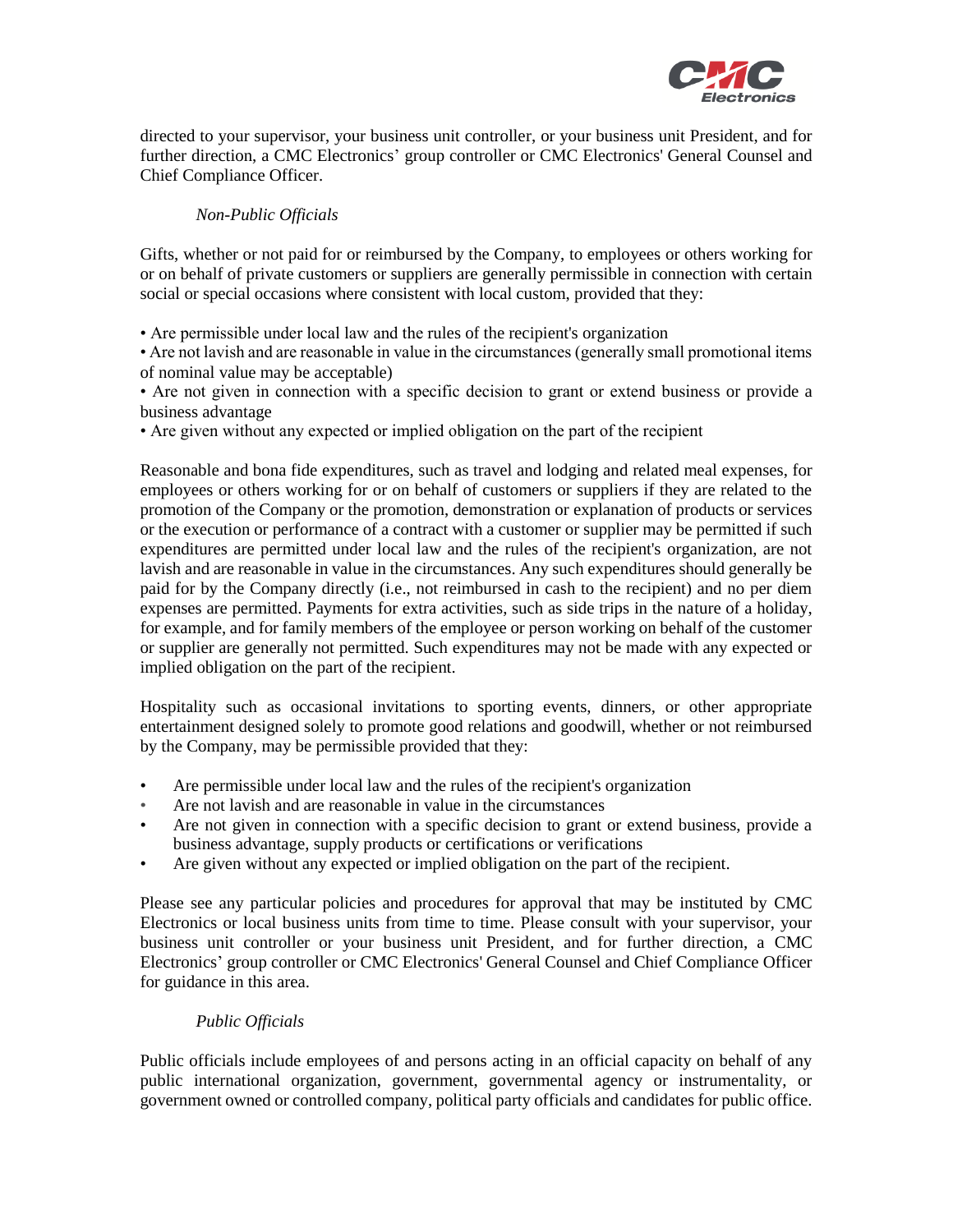

Stricter rules apply to gifts, travel/lodging and hospitality in respect of public officials. In many instances, local law or the rules of the official's organization prohibit receipt of gifts, travel/lodging and hospitality and local government regulations may even prohibit relatively insignificant business courtesies such as meals, and refreshments of any kind, local transportation, plaques, certificates, or tickets to events. Persons working with any governmental entity in any country have an obligation to know, understand and abide by the laws, regulations and requirements that apply to the conduct of business with government entities in that country.

All proposals for gifts, travel/lodging and hospitality for public officials, whether or not paid for or reimbursed by the Company, must be approved in advance by CMC Electronics' Chief Financial Officer or General Counsel and Chief Compliance Officer.

Please contact your supervisor, your business unit controller or your business unit President, and for further direction, a CMC Electronics' group controller or CMC Electronics' General Counsel and Chief Compliance Officer with any questions.

## *Facilitation Payments*

Facilitation payments are payments to public officials for routine governmental actions (that do not involve the exercise of discretion on the part of a public official) such as expediting the passage of goods through customs, obtaining police protection, expediting the processing of routine government papers.

It is the Company's policy not to make any facilitation payments. The only exception to the prohibition on making facilitation payments is where there is an imminent threat to the health, safety and security of an employee or other person providing services to the Company or a member of such person's family.

Other facilitation payments may be made if permitted by applicable law but only with advance approval of CMC Electronics' General Counsel and Chief Compliance Officer. Requests from officials for facilitation payments should be reported to your supervisor, your business unit controller or your business unit President, and for further direction, a CMC Electronics' group controller or CMC Electronics' General Counsel and Chief Compliance Officer.

Any facilitating payments made that are paid for or reimbursed by the Company, whether or not permitted, must be accurately described and properly accounted for.

## *Charitable Contributions*

Requests for Company sponsorship commitments, charitable donations or promises of in-kind support by CMC Electronics must be referred to appropriate personnel.

Personal charitable contributions must be made at your own expense and not in the Company's name. Such contributions must not be made for the purpose of inducing or rewarding the granting of a business advantage or favorable regulatory treatment for the Company and reference to your affiliation with the Company should be avoided.

## *Political Contributions*

CMC Electronics' policy is to comply with all campaign finance and ethics laws, including those prohibiting use of Company funds to support or oppose political parties or candidates or to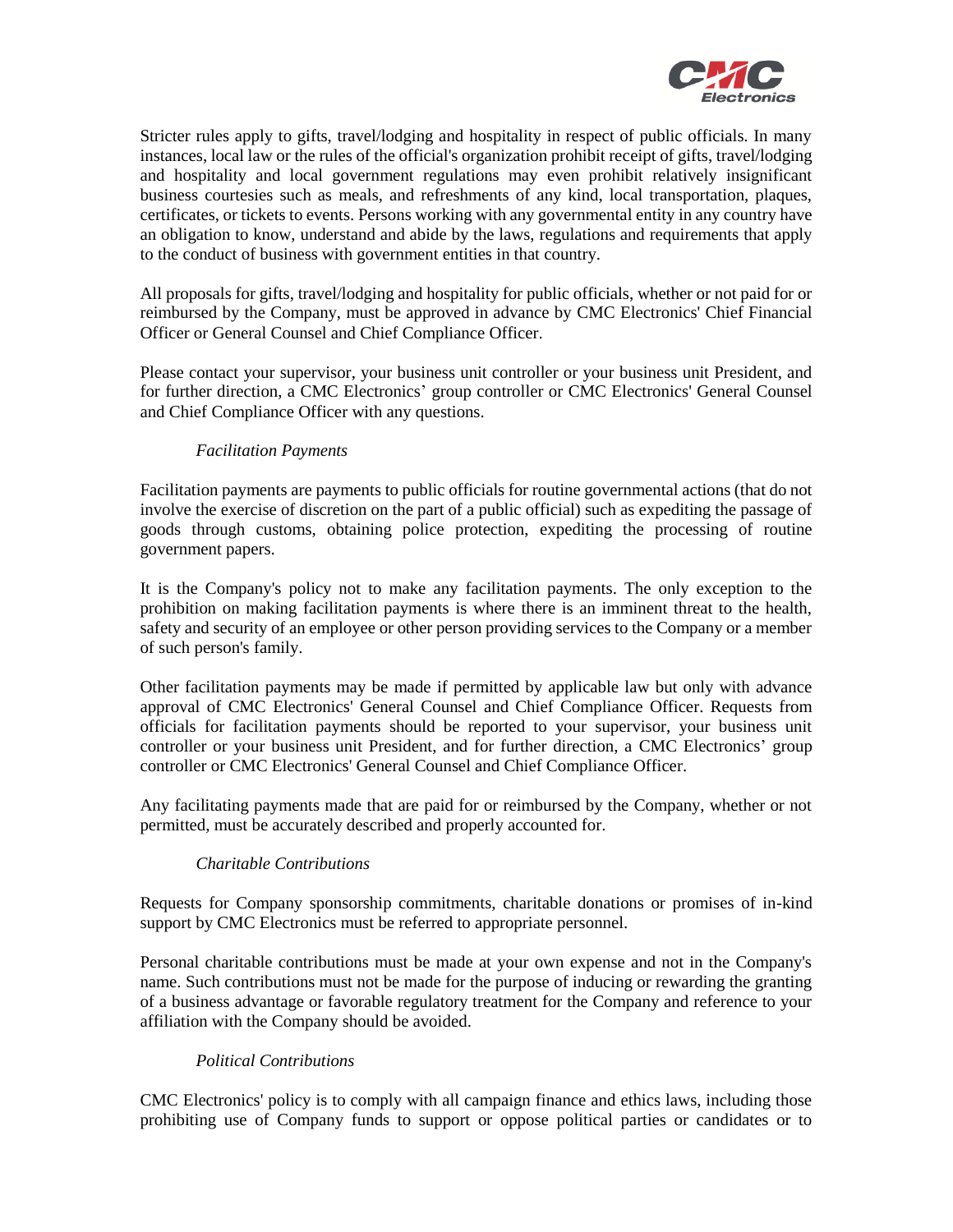

reimburse employees or others who make donations to support or oppose political parties or candidates.

If you wish to make permissible political contributions or permissibly participate in the political process, you must do so on your own time and at your personal expense and not in the Company's name. Such contributions must not be made for the purpose of inducing or rewarding the granting of a business advantage or favorable regulatory treatment for the Company.

## *Third-Party Relationships*

The Company expects all agents, sales representatives, distributors, consultants, joint venture partners and other intermediaries that it retains or that act on its behalf to perform services in connection with the Company's business worldwide to comply with this Code and applicable anticorruption laws.

Using intermediaries, such as sales representatives and distributors, is a high risk area and is the subject of other Company policies and procedures. The Company can incur liability for the actions of third parties in violation of the law. Therefore, it is important to report a suspected violation of the law or this Code, such as a bribery incident, relating to a third party (including customers and suppliers, as well as intermediaries).

## *International Business*

In addition to compliance with the letter and spirit of this Code and all applicable anti-corruption laws, it is CMC Electronics' policy to comply with all applicable import and customs regulations, export controls and child labor laws in every jurisdiction in which CMC Electronics conducts or intends to conduct business. It will also comply with applicable sanctions and embargoes mandated by the U.S. government, the European Union and its member states and of other jurisdictions implementing United Nations sanctions.

However, it will not comply with any economic boycott not sanctioned by the United States, such as the Arab boycott of Israel, and will not provide information or agree to furnish information to further an unsanctioned boycott. As certain boycott-related requests are reportable to the U.S. government, any such requests must be reported to the General Counsel and Chief Compliance Officer.

## *Securities Laws*

These laws require that accurate information be given to the public and prohibit employees, officers and directors from misusing information that is not available to the public. Employees, officers and directors shall endeavor to provide information that is full, fair, accurate, timely and understandable in all reports and documents that the Company files with, or submits to, the Securities and Exchange Commission as well as other public filings or communications made by the Company. It is a violation of both criminal and civil laws for any employee, officer or director to engage in any securities trading while in possession of material non-public information. All such information should be kept strictly confidential.

## *Antitrust/Competition*

Although this is a complex area, as a general role, many forms of agreement or understanding with competitors as such, as well as various types of price discrimination between competing customers, are unlawful. If your activities cause you to confront these issues, you should familiarize yourself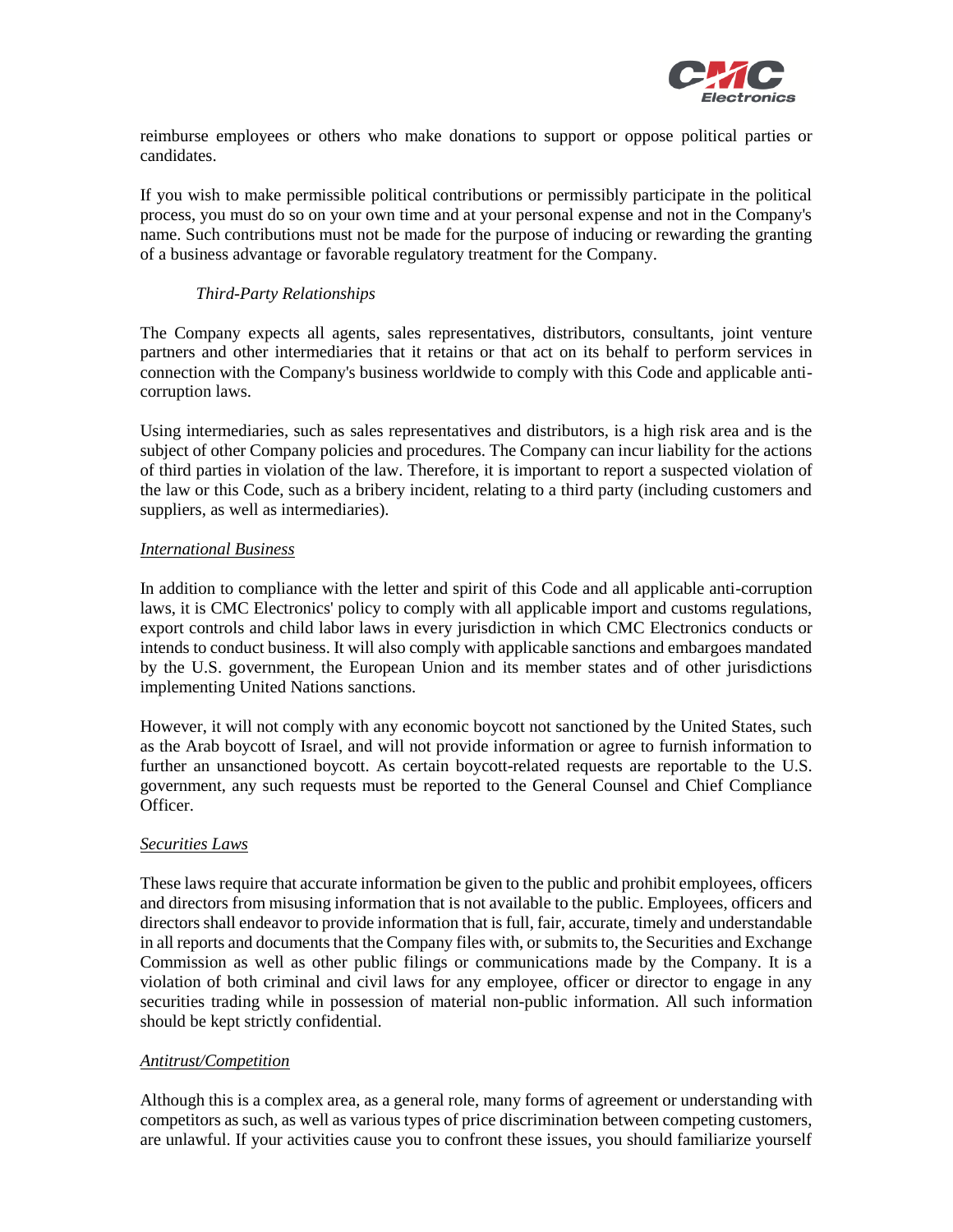

with the antitrust/competition laws and seek guidance on such issues from CMC Electronics' General Counsel.

#### *Employment*

The Company is committed to equal employment opportunity and fair treatment for employees commencing with hiring and continuing through all aspects of the employment relationship.

#### *Environmental, Health and Safety Laws*

These laws specify standards and procedures that should be followed to protect the well-being of employees and the public. For example, if you work in an area where toxic materials are handled, you should be familiar with applicable environmental regulations.

#### *Software Licensing and Copyright Laws*

These laws prohibit the copying of licensed software packages, except for backup and archival purposes, without the specific authorization of the product's developer.

#### *Financial, Reporting and Internal Controls*

Financial, accounting, and other reports and records must accurately and fairly reflect the transactions and financial condition of CMC Electronics in reasonable detail, and in accordance with generally accepted and Company-approved accounting principles, practices and procedures and applicable government regulations.

Internal accounting and financial controls in place must be followed to assure that financial and other reports are accurately and reliably prepared and fully and fairly disclose pertinent information.

CMC Electronics prohibits false or misleading entries in its books and records for any reason and will not condone any undisclosed or unrecorded bank accounts or assets established for any purpose. CMC Electronics will comply with applicable disclosure controls and procedures established to ensure that information which may be required to be disclosed under the applicable laws is communicated, reviewed, discussed and evaluated in a timely manner. Any and all public disclosures shall be full, fair, accurate and understandable.

No employee will authorize any payment knowing that any part of the payment will be used for any purpose other than what is described in documents supporting the payment.

It is CMC Electronics' policy to reflect accurately on all invoices to customers the sale price and other terms of sales for products sold or services rendered. Every employee has the responsibility to maintain accurate and complete records.

Expenses incurred by employees in performing Company business will be reimbursed through the filing of expense claims, which must be documented accurately and completely and appropriately authorized. Audits of claims may be carried out at any time.

## *Conflicts of lnterest*

Employees, officers and directors and third parties acting on behalf of the Company must avoid engaging in any activity that creates a conflict of interest. A conflict of interest occurs when an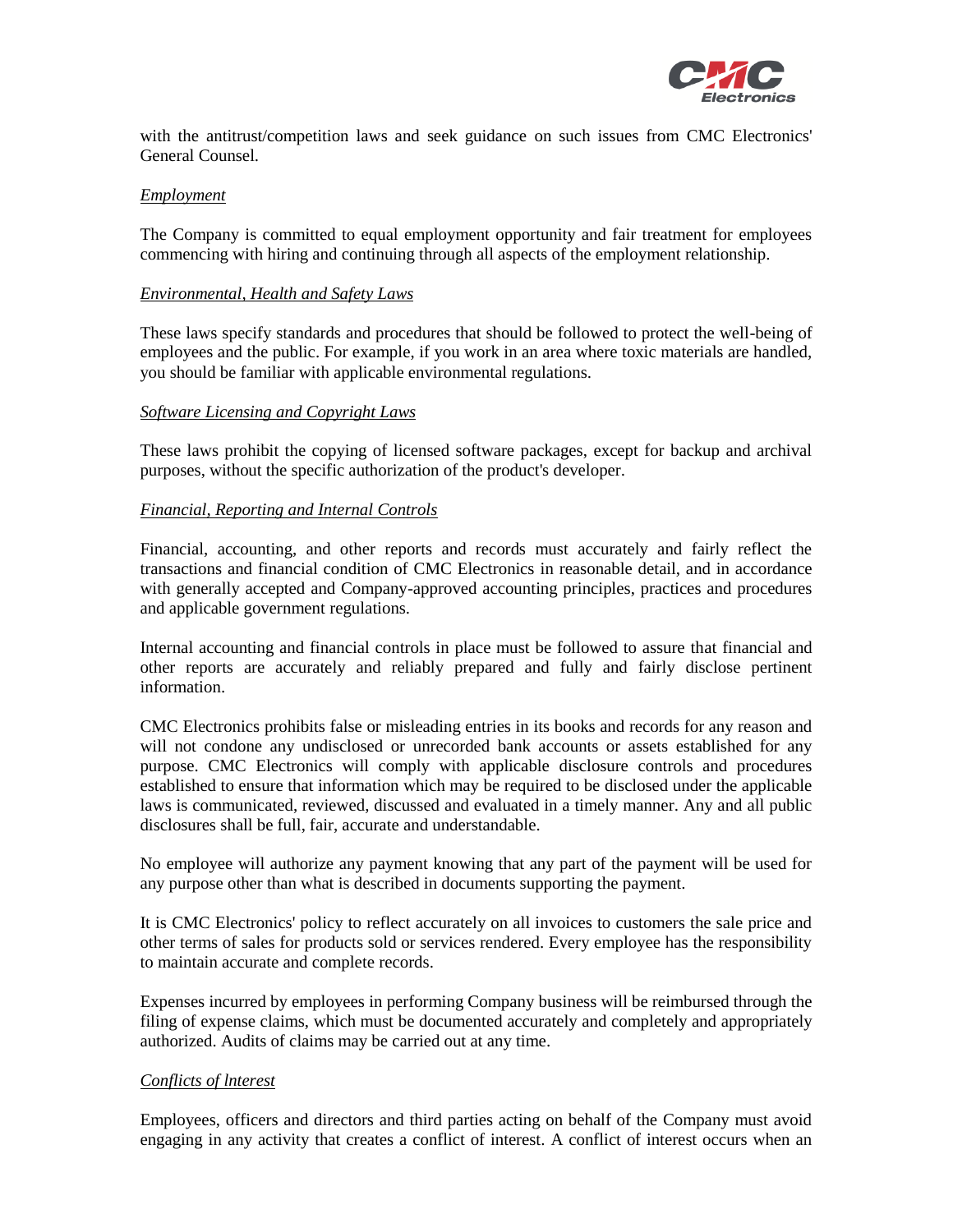

employee, officer or director is, for any reason, in a position that his or her conduct could be or could appear to be influenced by some factor other than concern solely for the Company's best interests. Factors that could influence or appear to influence an employee, officer or director include (but are not limited to) receiving gifts from a supplier, customer or competitor, and having a significant financial or other interest in a supplier, customer or competitor (directly or through a family member). This paragraph does not prevent an employee, officer or director from holding a l0% or less ownership interest in a supplier, customer or competitor. Further, this paragraph does not apply to a legitimate dispute between the Company and an employee, officer or director or third party relating to such person's employment or relationship.

In addition, there are certain limited situations in which you may accept a personal benefit from someone with whom you transact business, such as:

- Accepting a gift in recognition of a commonly recognized event or occasion (such as a promotion, new job, wedding, retirement or holiday). An award in recognition of service and accomplishment may also be accepted without violating these guidelines so long as the gift is not lavish and is reasonable under the circumstances;
- Accepting something of value if the benefit is available to the general public under the same conditions on which it is available to you; or
- Accepting meals, refreshments, travel arrangements and accommodations and entertainment of reasonable value in the course of a meeting or other occasion to conduct business or foster business relations if the expense would be reimbursed by the Company as a business expense if the other party did not pay for it.

In case of doubt, you should ask your supervisor.

## *Protection and Proper Use of the Company's Assets*

Employees, officers and directors should protect the Company's assets and ensure their efficient use. Unless specifically authorized, all assets of the Company should be used for legitimate Company business purposes only.

#### *Corporate Opportunities*

Employees, officers and directors are prohibited from: 1) taking for themselves personally opportunities that properly belong to the Company or are discovered through the use of corporate property, information or position; 2) using corporate property, information or position for personal gain; and/or 3) competing with the Company. Employees, officers and directors owe a duty to the Company to advance the Company's legitimate interests when the opportunity to do so arises. However, in no event will any of the foregoing prevent any entity or other business venture in which any employee, officer or director holds a 10% or less ownership interest from competing with the Company.

## *Confidentiality*

Employees, officers and directors must maintain the confidentiality of proprietary or confidential information, including trade secrets, entrusted to them by the Company or its suppliers or customers, except when disclosure is authorized by the Company's Chief Executive Officer, President or Chief Financial Officer or required by laws, regulations or legal proceedings, or when required in the course of doing their jobs. Confidential information includes all non-public information that might be of use to competitors of the Company or harmful to the Company or its customers if disclosed. The obligation to keep information confidential continues even after your employment ends.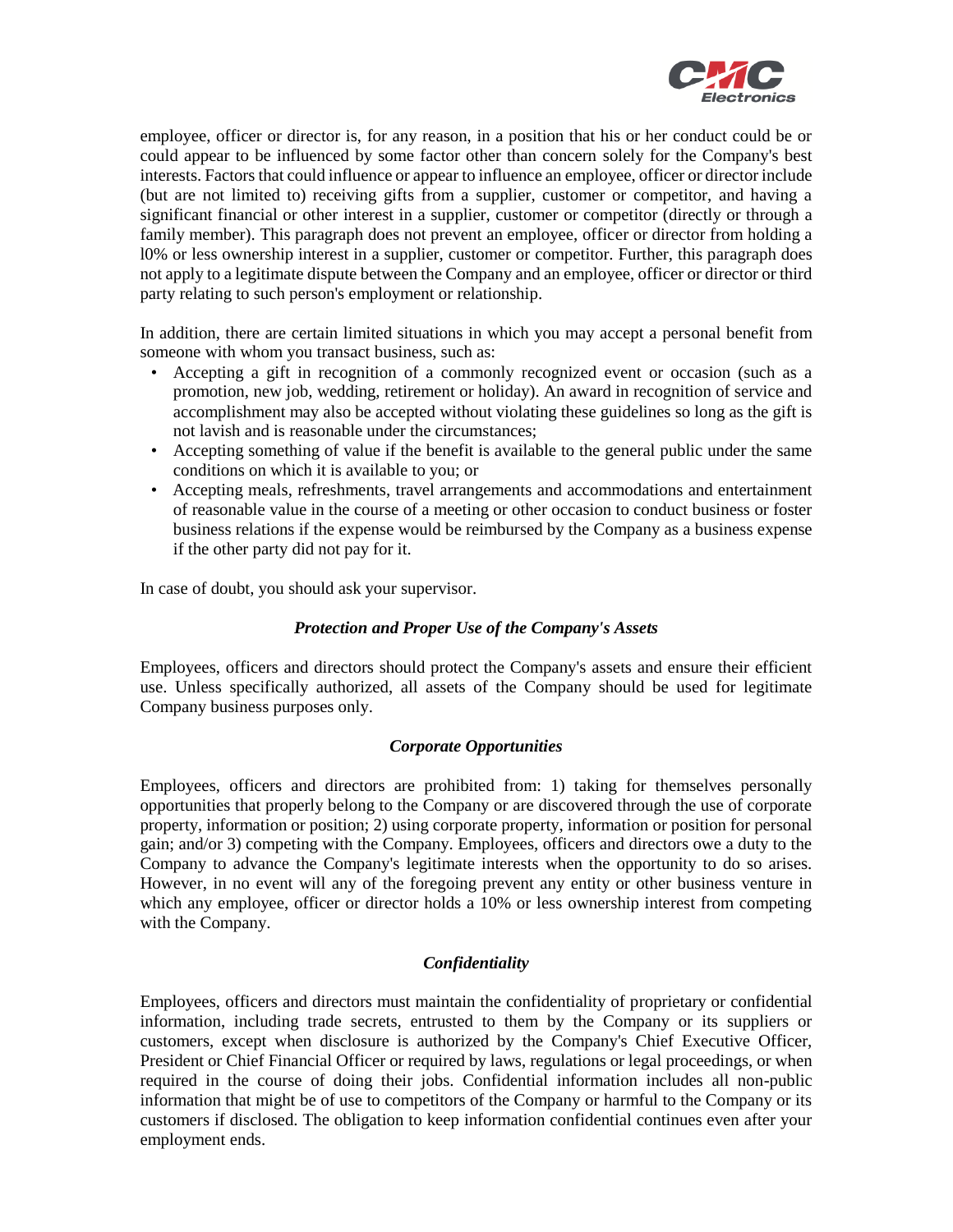

## *Reporting of Any Illegal or Unethical Behavior*

If you become aware of any proposed or actual transaction or situation that you believe may be in conflict with this Code, tell your supervisor or the person in charge of human resources at your business unit immediately. This includes any activity by an intermediary, supplier or customer and any ATTEMPTED bribery, even if the attempt was rebuffed. There will be NO RETALIATION against anyone who complains or provides information in good faith. If you need additional help in resolving a conflict, please call your business unit controller or business unit President first, then, if needed, call CMC Electronics' General Counsel and Chief Compliance Officer, Chief Financial Officer, an Executive Vice President or the Chief Executive Officer.

If you have concerns or complaints regarding questionable accounting or auditing matters of the Company, you are encouraged to speak with your supervisor, business unit controller, business unit President, a CMC Electronics' group controller or CMC Electronics' Chief Financial Officer. Subject to duties arising under applicable law, regulations and legal proceedings, and to the extent practical without impeding any investigation, all such submissions will be treated as confidential.

#### *Implementation*

Any question you may have regarding this Code should be brought to the attention of your supervisor, the person in charge of human resources at your business unit, your business unit controller, your business unit President, a CMC Electronics' group controller, CMC Electronics' Chief Financial Officer or CMC Electronics' General Counsel and Chief Compliance Officer.

In some situations, it is difficult to know if a particular course of action will result in a violation of this Code. Because the Company cannot anticipate every situation that will arise, the Company has a process to approach a question or problem raised by a particular set of business circumstances. When in doubt ask yourself:

- Will my actions fully comply with the law and fully comply with the Company's policies?
- Will my actions reasonably have the appearance of impropriety?
- Am I trying to fool anyone, including myself, as to the propriety of my actions?

If you are uncomfortable with your answer to any of the above, you should not take the contemplated actions without first discussing them with your local management. If you are still uncomfortable, please follow the steps outlined above in the section "Reporting of Any Illegal or Unethical Behavior."

Any employee who ignores or violates this Code, and any manager who penalizes a subordinate for trying to follow this Code, will be subject to corrective action, which may include immediate dismissal. However, it is not the threat of discipline that should govern your actions. We hope that you share the Company's belief that a dedicated commitment to legal and ethical behavior is the right thing to do, is good business, and is the surest way for the Company to remain a highly successful company.

Waivers of this Code for executive officers or directors may only be made by the Company's Board of Directors or by a Board committee and will be promptly disclosed to stockholders as required by law or stock exchange regulation or rule.